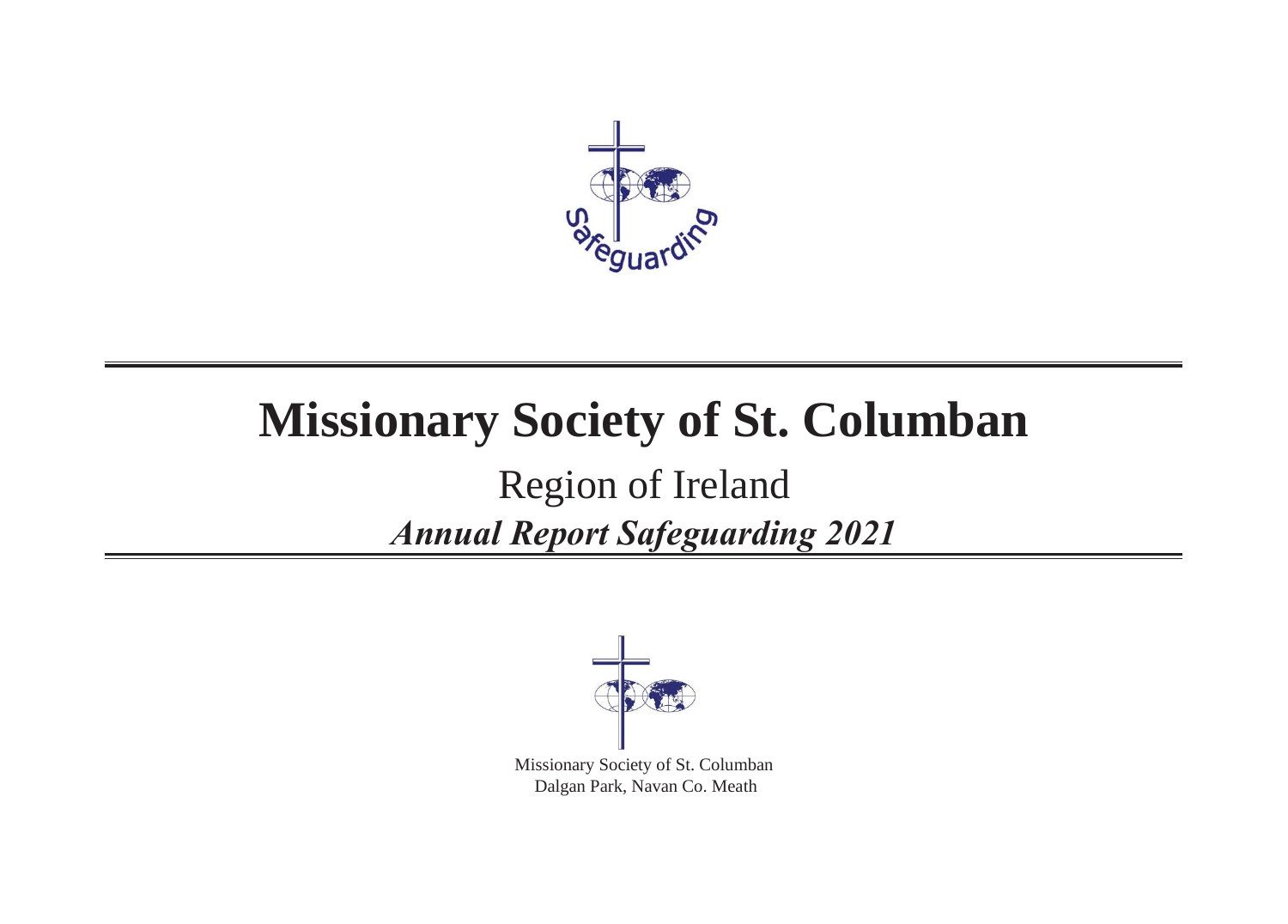

**SAFEGUARDING COMMITTEE REPORT 2021 REGION OF IRELAND MISSIONARY SOCIETY OF ST. COLUMBAN**



#### ➢ **Meetings**

The safeguarding committee met via zoom or physically during the year, meetings were held in March, June, September and December. A report was generated from each meeting and signed by Sandra Neville (Chairperson).

#### ➢**Areas of work addressed by the committee were:**

#### - **Annual Report:**

An annual report for 2020 was developed, signed off by the committee. The report was forwarded to Fr Raymond Husband (Regional Director), Fr Tim Mulroy (Superior General), NBSCCCI Office did not require notification this year (Notified by letter in normal circumstances). The report is also accessible on the website: www.columbans.ie

#### - **Training and support:**

A report on training and support activities was delivered and discussed at each meeting. A Safeguarding Refresher course was delivered to the members in November/December. The Regional Director, Community Leader and Safeguarding Co-ordinator attended various trainings offered by the National Safeguarding Board. Annual training plan and report form part of the annual report.

#### - **Communication of the safeguarding message**:

In July 2021 the Safeguarding Newsletter was published and distributed to all members, staff and volunteers. The newsletter is a great tool for highlighting changes in law and in practice of the safeguarding children's policies within the state.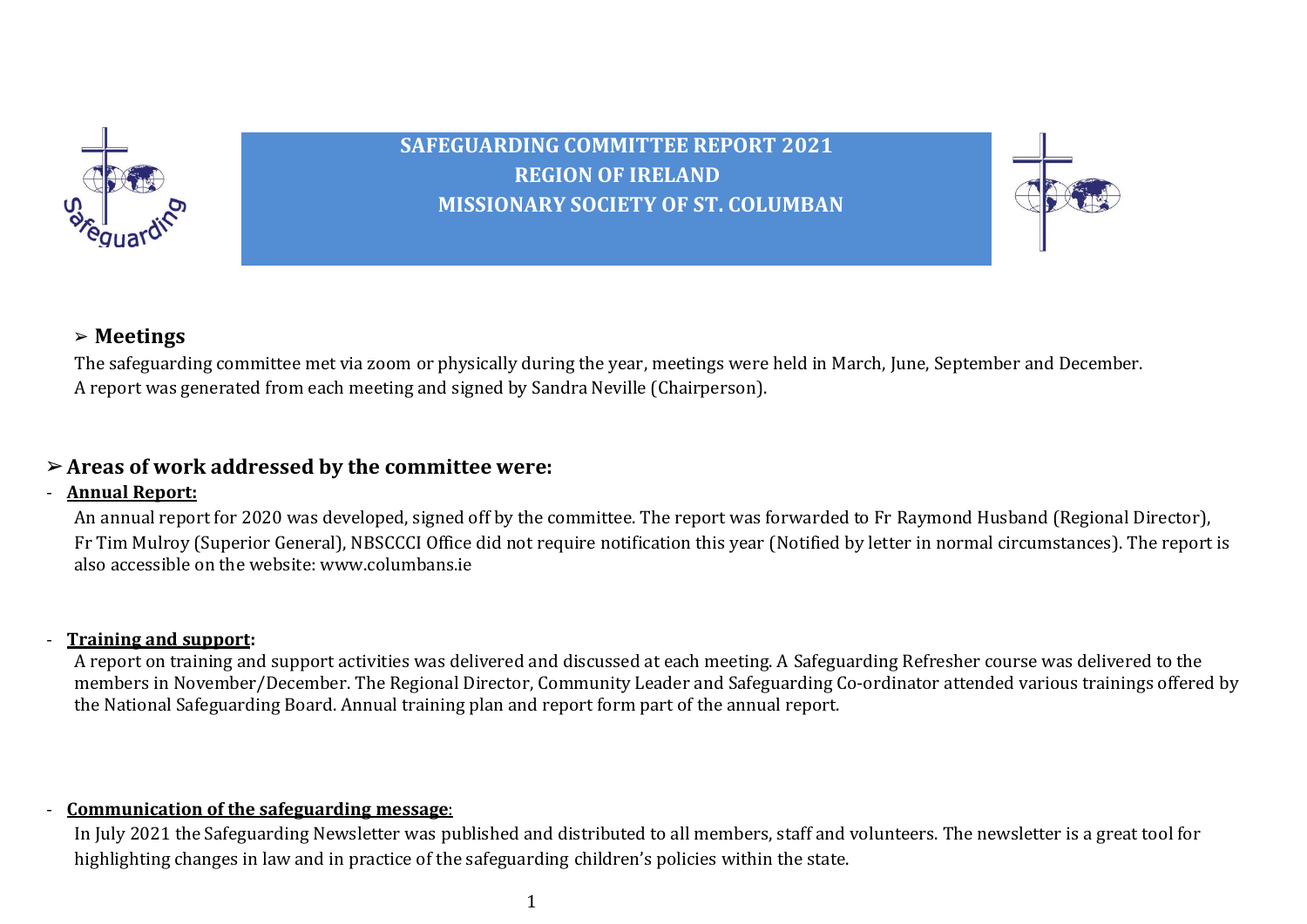#### - **Garda Vetting:**

The Safeguarding committee has successfully overseen the Garda Vetting of the personnel within the Irish Region including society members and staff during 2021

#### - **Auditing and review**:

Annual report 2021 was prepared following completion of progress reports by both community houses.

#### ➢ **Ongoing and future work or tasks of the Safeguarding Committee during 2022:**

The Safeguarding Committee has identified several tasks to be undertaken during 2022 as follows:

- a) Revise the TOR for the Safeguarding Committee
- b) Review of the Safeguarding Strategic Plan 2022- 2025
- c) Compliance with GDPR in relation to safeguarding
- d) Continue to update the Safeguarding element of the official website where old documents will be archived and the home page is current containing the current Child Safeguarding Policy and Procedures Document 2018.
- e) To update data base in relation to Garda Vetting, priest's agreement etc.
- f) Consider a review of the Safeguarding Children Policy & Procedures and also updating the Vulnerable Adults Guidance document
- g) Implementation of the Safeguarding Strategic Plan (2022-2025)

#### ➢ **Membership**:

Sandra Neville (Chairperson, Safeguarding Officer), Michael O'Sullivan (JPIC Outreach), Fr Donal Hogan (Deputy DLP) and Fr Padraig O'Donovan (House Leader/ First Councillor).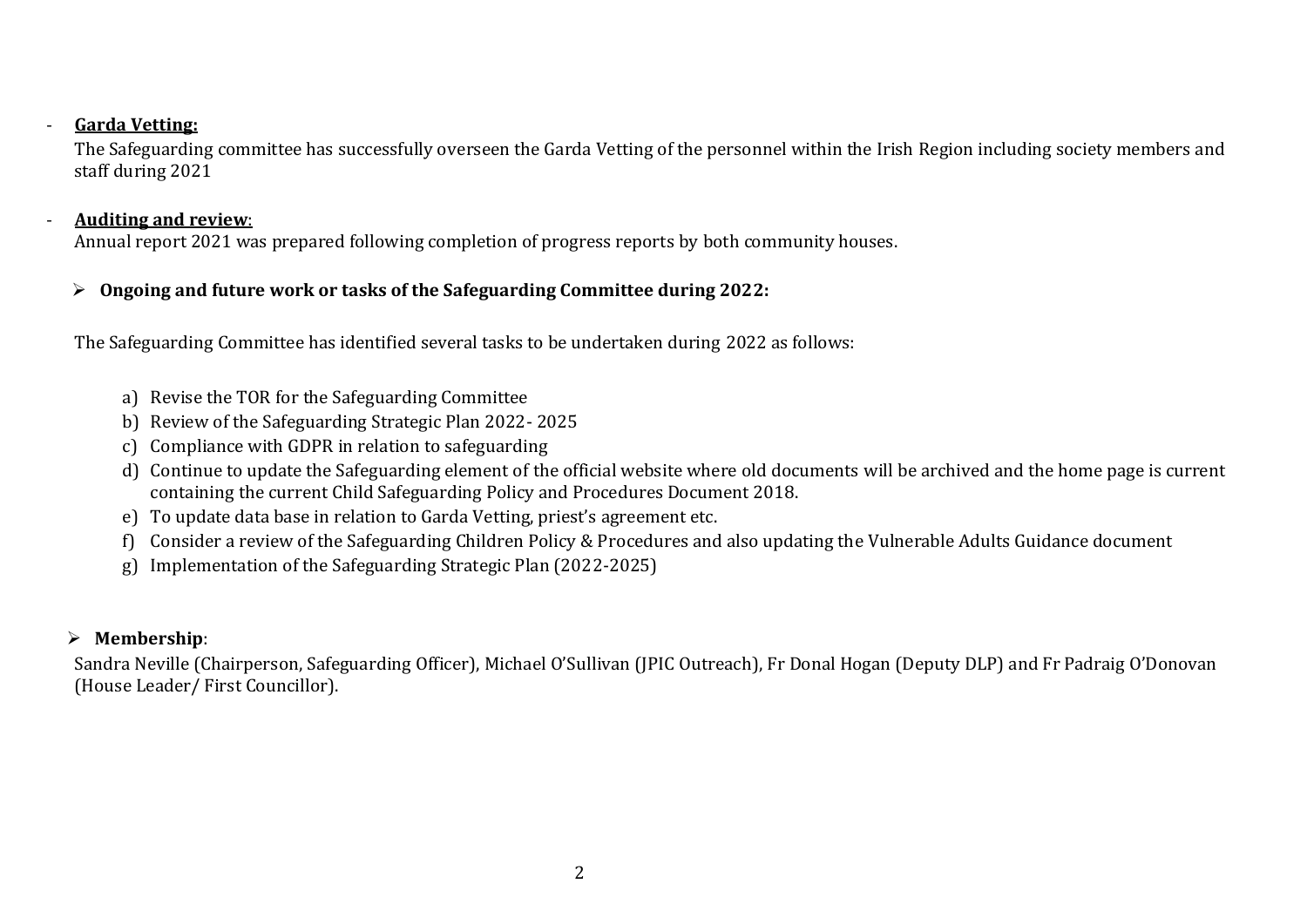

### **Training Report Safeguarding 2021 Missionary Society of St. Columban**



#### Green: Safeguarding Training Blue: NBSCCCI Training Red: Safeguarding Conference Orange: Other

| TRAINING                            | <b>DELIVERED BY</b> | <b>DATE</b> | <b>ATTENDANCE</b>                   |  |
|-------------------------------------|---------------------|-------------|-------------------------------------|--|
| <b>Safeguarding Update</b>          | <b>NBSCCCI</b>      | 19/01/21    | Sandra Neville Via Zoom             |  |
| <b>Training on Vademecum</b>        | <b>NBSCCCI</b>      | 30/03/21    | Fr Ray Husband & Sandra Neville     |  |
| <b>Garda Vetting Unit</b>           | <b>NBSCCCI</b>      | 30/09/21    | Sandra Neville                      |  |
| <b>Child Safeguarding Statement</b> | <b>NBSCCCI</b>      | 27/10/21    | Sandra Neville                      |  |
| <b>Safeguarding Update</b>          | <b>NBSCCCI</b>      | 18/11/21    | Fr Raymond Husband & Sandra Neville |  |
| <b>Refresher Course</b>             | Sandra Neville      | 25/11/21    | 21 members                          |  |
| <b>Refresher Course</b>             | Sandra Neville      | 1/12/21     | 21 members                          |  |
|                                     |                     |             |                                     |  |
|                                     |                     |             |                                     |  |
|                                     |                     |             |                                     |  |
|                                     |                     |             |                                     |  |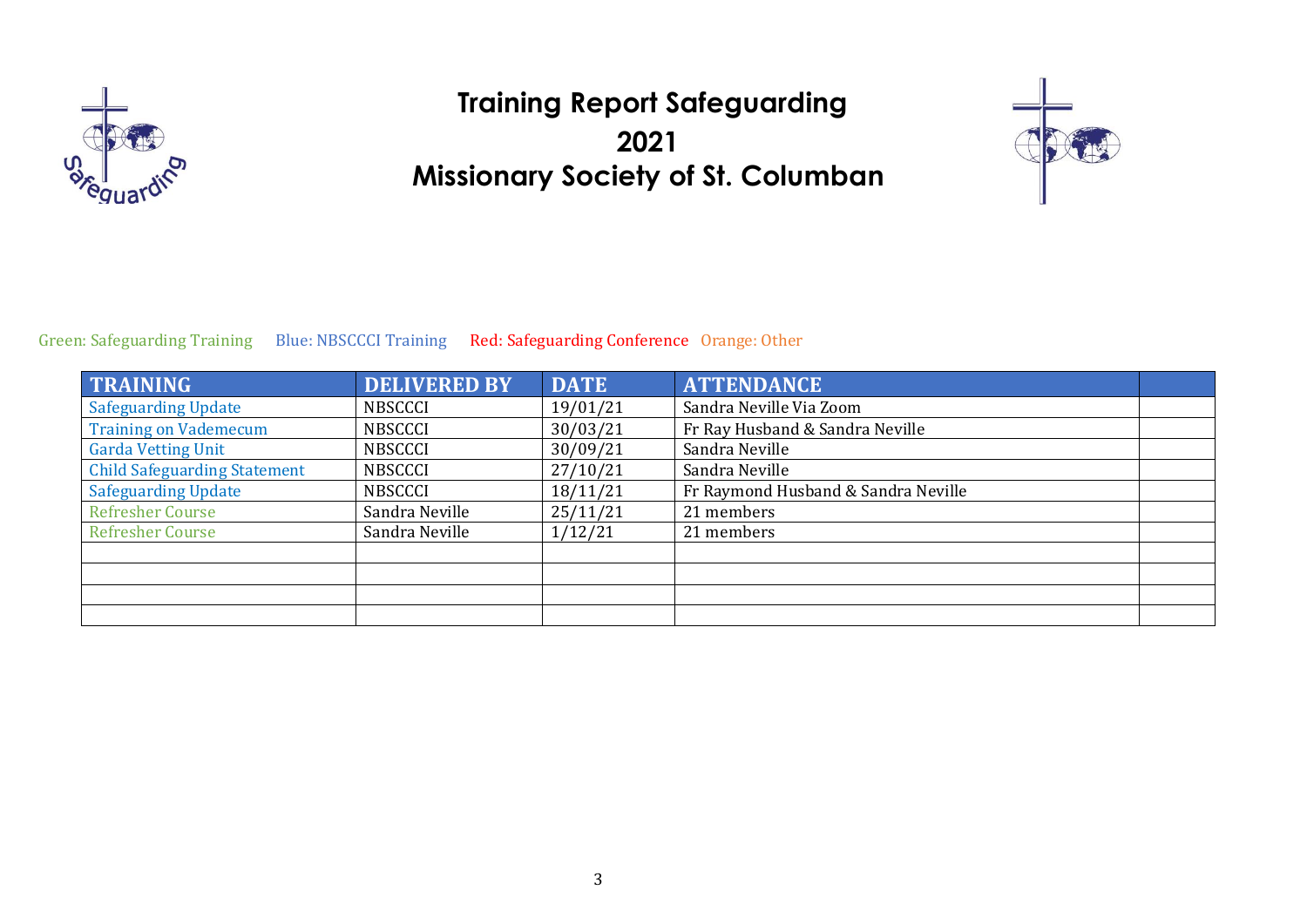

# Safeguarding Annual Training Plan-2022

Region Of Ireland Missionary Society of St. Columban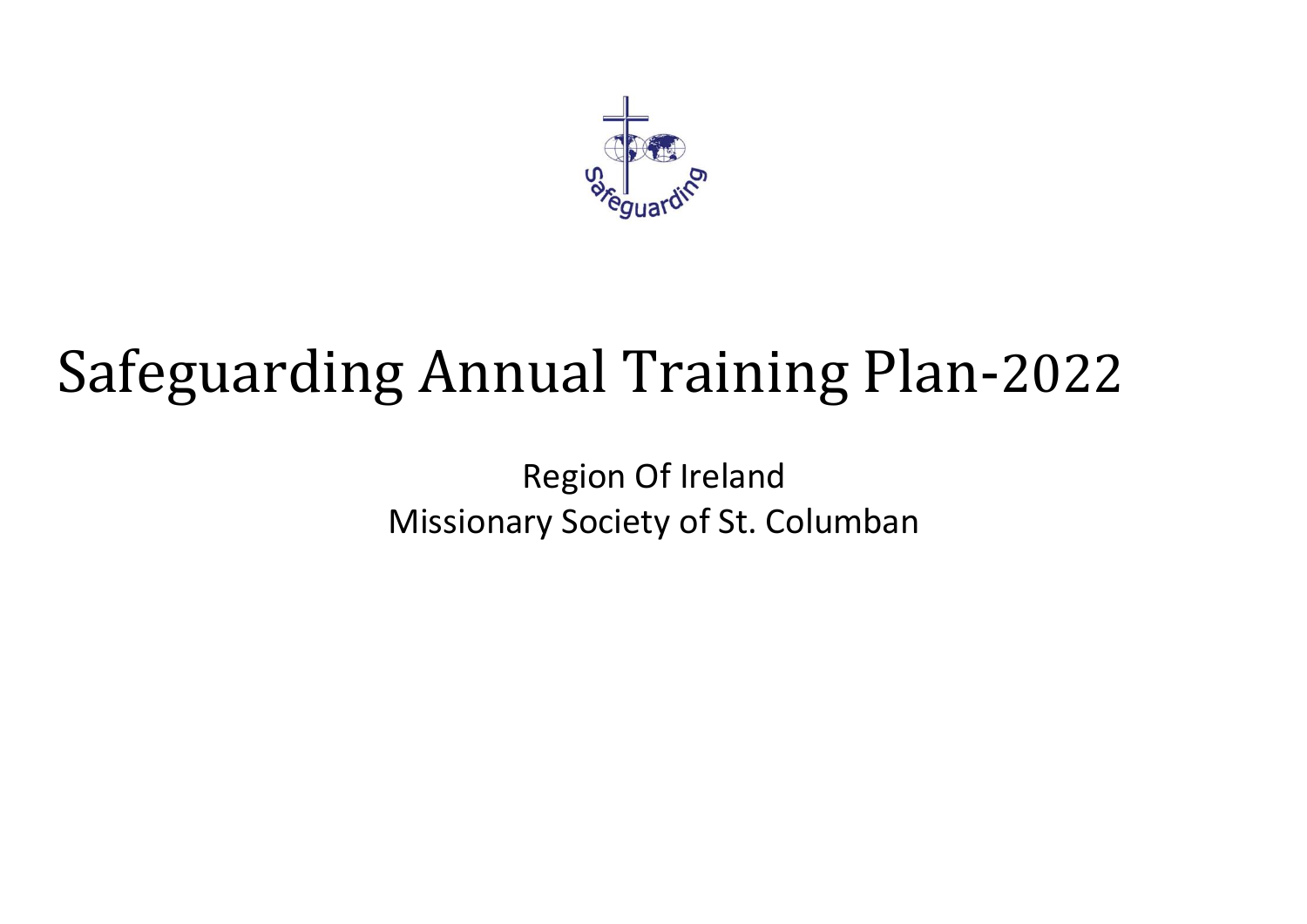### **Region of Ireland Safeguarding - Annual Training Plan - 2022**

| <b>Target Group</b>                                                 | <b>Training required</b>                                                   | <b>Delivery by</b><br><b>Region</b><br><b>Registered</b><br><b>Trainers</b> | <b>Delivery</b><br>by<br><b>NBSCCCI</b> | <b>When</b>                                                  | <b>Location</b>                                  | <b>Cost</b> |
|---------------------------------------------------------------------|----------------------------------------------------------------------------|-----------------------------------------------------------------------------|-----------------------------------------|--------------------------------------------------------------|--------------------------------------------------|-------------|
| <b>Members</b>                                                      | Refresher training (every<br>three years) or annual<br>information update. | Yes                                                                         | N <sub>o</sub>                          | Dates to be<br>arranged<br>Spring 2022                       | Dalgan Park                                      |             |
| <b>Members returning</b><br>from overseas to the<br><b>District</b> | Safeguarding refresher                                                     | Yes                                                                         | N <sub>o</sub>                          | As required                                                  | <b>DalganPark</b>                                |             |
| <b>Staff</b>                                                        | <b>Information Session every</b><br>three years                            | Yes                                                                         | N <sub>o</sub>                          | Dates to be<br>arranged<br>Spring 2022                       | Dalgan Park                                      |             |
| <b>New Staff</b>                                                    | <b>Information Session</b>                                                 | Yes                                                                         | N <sub>o</sub>                          | As required                                                  | As part of induction when staff<br>commence work |             |
| <b>Leadership Team</b>                                              |                                                                            |                                                                             | Yes                                     |                                                              |                                                  |             |
|                                                                     | <b>National Safeguarding</b><br>Conference                                 |                                                                             | Yes                                     | <b>TBA</b>                                                   | <b>TBA</b>                                       |             |
| <b>Safeguarding</b><br><b>Committee</b>                             | <b>National Safeguarding</b><br>Conference                                 |                                                                             | Yes                                     | <b>TBA</b>                                                   | <b>TBA</b>                                       |             |
| <b>Safeguarding Officer</b>                                         |                                                                            |                                                                             | Yes                                     |                                                              |                                                  |             |
|                                                                     | <b>National Safeguarding</b><br>Conference                                 |                                                                             | Yes                                     | <b>TBA</b>                                                   | <b>TBA</b>                                       |             |
| <b>Safeguarding Trainer</b>                                         | <b>Annual Update for Trainers</b>                                          |                                                                             | Yes                                     | <b>TBA</b>                                                   | Maynooth                                         |             |
| <b>Support Personnel</b>                                            |                                                                            |                                                                             |                                         |                                                              |                                                  |             |
| <b>Priests Advisers</b>                                             |                                                                            |                                                                             |                                         |                                                              |                                                  |             |
| <b>Designated Liaison</b><br><b>Person</b>                          |                                                                            |                                                                             |                                         |                                                              |                                                  |             |
| <b>Liaison Person for</b><br><b>Vetting</b>                         | As Required                                                                | No                                                                          | N <sub>o</sub>                          | Dates to be provided<br>by National Vetting<br><b>Bureau</b> |                                                  |             |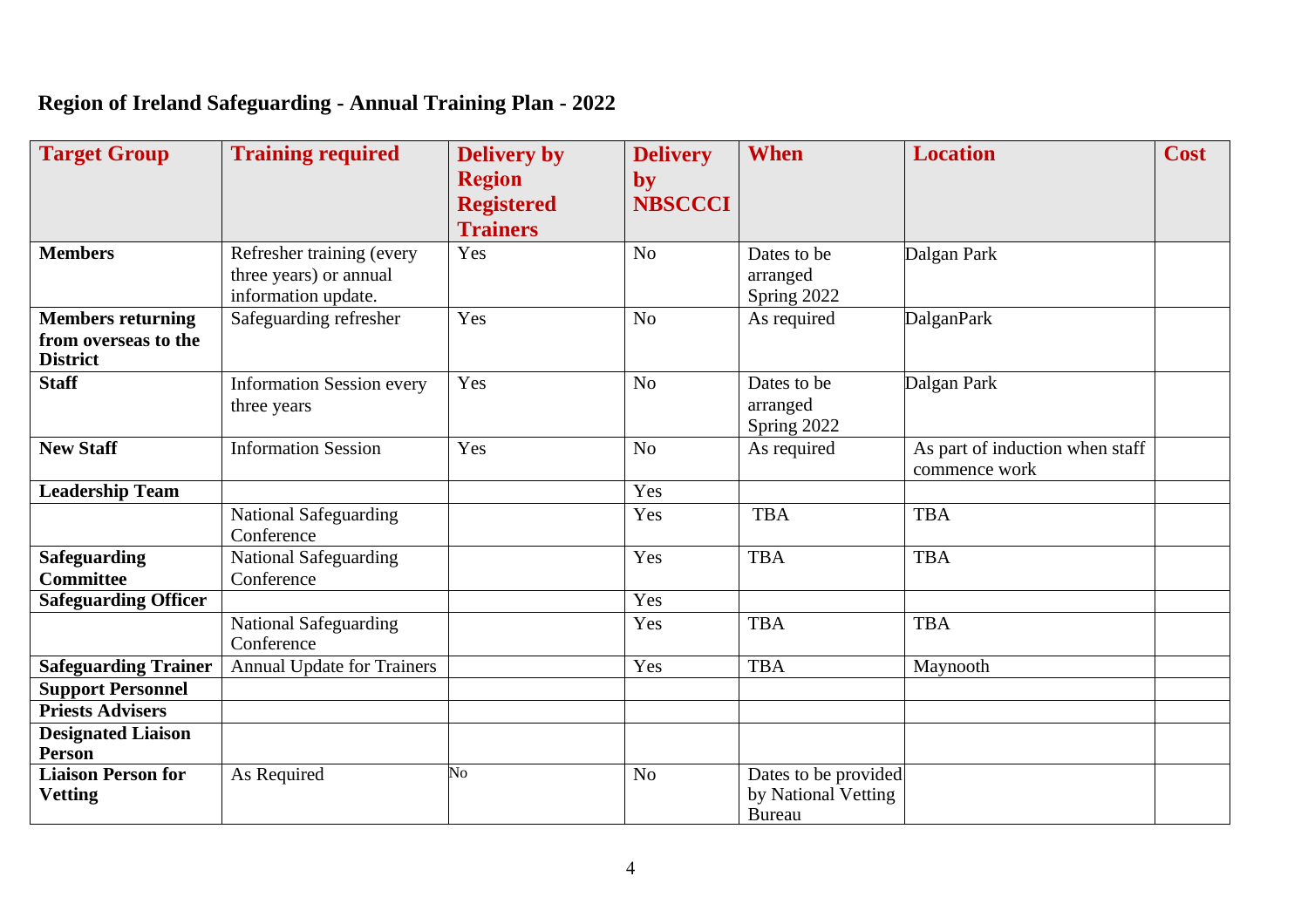

## COMMUNICATION PLAN 2022 REGION OF IRELAND MISSIONARY SOCIETY OF ST. COLUMBAN



| <b>WHO</b>                                     | <b>WHAT</b>                                | <b>HOW</b>                                 | <b>WHO IS RESPONSIBLE?</b>                                                                                                                        | <b>WHEN</b>                      | <b>REVIEW</b> |
|------------------------------------------------|--------------------------------------------|--------------------------------------------|---------------------------------------------------------------------------------------------------------------------------------------------------|----------------------------------|---------------|
| <b>Members</b><br>Staff &<br><b>Volunteers</b> | <b>Safeguarding Policy</b><br>& Procedures | <b>Printed Copies</b>                      | Electronic version on website.<br>Hard copies may be printed this year.<br>Safeguarding Officer ensures that<br>personnel are aware how to source | Annually                         | Annually      |
|                                                |                                            |                                            | the policy documents.                                                                                                                             |                                  |               |
|                                                |                                            | Website:<br>www.spms.org                   | Website Manager with assistance<br>from the Safeguarding Officer                                                                                  | Annually or<br>when<br>necessary | Annually      |
|                                                | <b>How to Report a concern</b>             | Information<br>Sessions                    | Safeguarding Trainer                                                                                                                              | As necessary                     |               |
|                                                |                                            | Safeguarding Policy                        | Safeguarding Officer.                                                                                                                             |                                  |               |
|                                                |                                            | Website:<br>www.columbans.ie               | Website Manager with assistance<br>from the Safeguarding Officer                                                                                  | Annually                         | Annually      |
|                                                |                                            | <b>Safeguarding Posters</b><br>on display. | Safeguarding Officer                                                                                                                              | Weekly                           | Annually      |
|                                                | Name & Contact Details of<br><b>DLP</b>    | Safeguarding<br>Posters.                   | Safeguarding Officer                                                                                                                              | Weekly                           | Annually      |
|                                                |                                            | Website:<br>www.columbans.ie               | Website Manager                                                                                                                                   | Annually                         | Annually      |
|                                                |                                            | Safeguarding<br>Newsletter                 | <b>Safeguarding Committee</b>                                                                                                                     | Bi-Annually                      | Annually      |